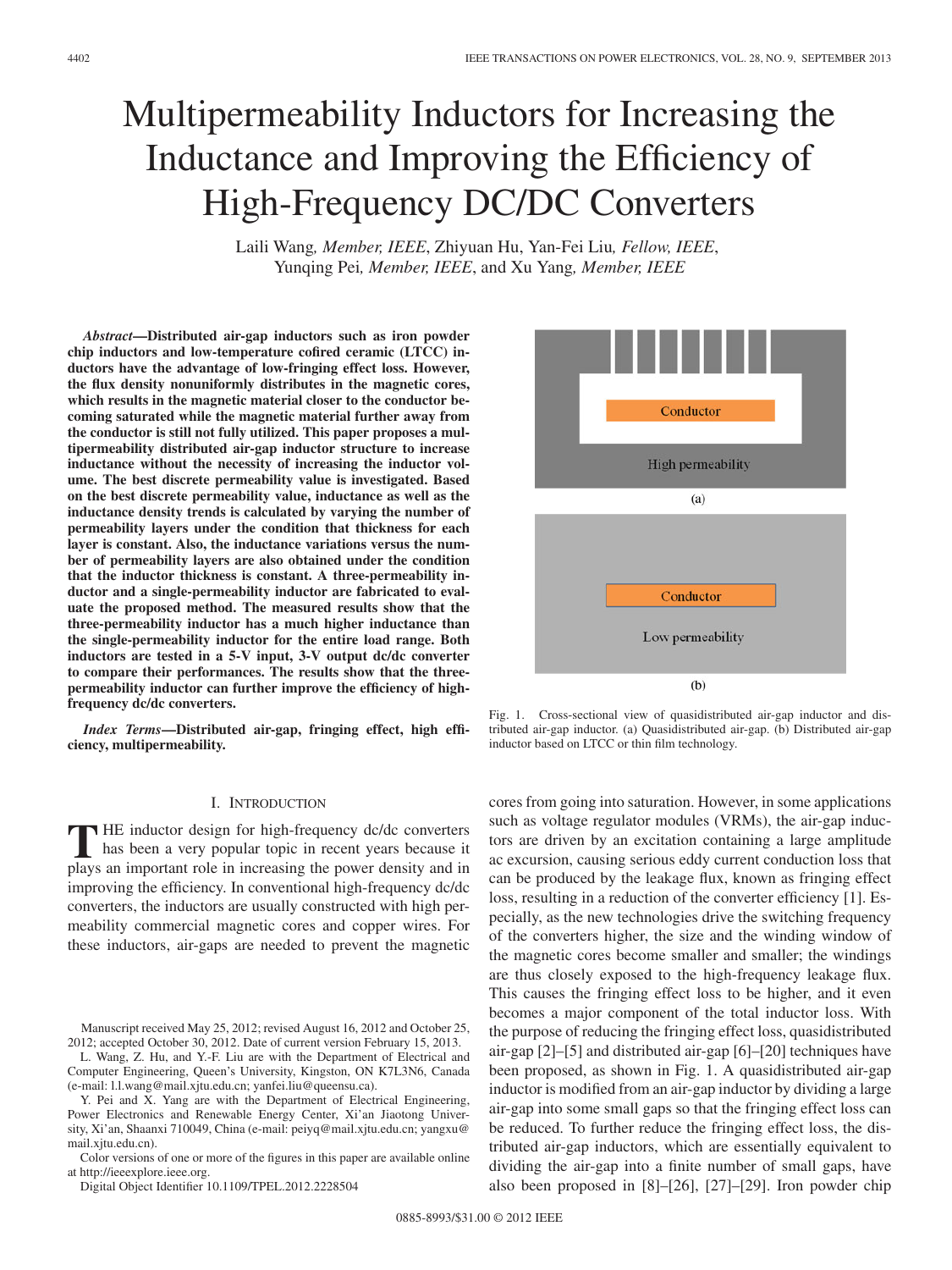

Fig. 2. Planar inductor and the flux-density distribution in it for different permeability configurations. (a) Structure of the inductor. (b) Flux-density distribution.

inductors and low-temperature cofired ceramic (LTCC) inductors are two typical examples. The iron power chip inductors have been widely used in industry while the LTCC inductors have become an increasingly popular topic in the academic research field [13]–[24], [27]. However, there is still a problem for designing such a distributed air-gap inductor since it has the disadvantage of nonuniform flux-density distribution in the magnetic cores. For air-gap inductors designed with commercial magnetic cores, the flux density in the core can be seen as uniform, but for distributed air-gap magnetic cores, the flux density in the magnetic cores can no longer be seen as uniform. It varies according to equivalent magnetic reluctance along the flux path. This inevitably leads to insufficient utilization of magnetic material. Fig. 2 roughly illustrates the flux-density distributions in three planar magnetic cores with the increase of current. The first magnetic core is made with lower permeability magnetic material, and the second one is made with higher permeability magnetic material. The cross sections of the both magnetic cores are roughly divided into three regions: Region I has the smallest magnetic reluctance, and Region III has the highest, while the Region II's magnetic reluctance is between them. For the first magnetic core, at full load, Region I has high flux density; Region II has medium flux density; and Region III has low flux density. However, at light load, Region II and Region III have very low flux density, which means that the magnetic material is not fully utilized. For the second magnetic core, under lightand medium-load conditions, the flux density of Region II and Region III is higher than that of the first magnetic core. However, at full load, Region I becomes saturated. It can be seen that the flux densities in both the low-permeability magnetic core and the high-permeability magnetic core are not uniform. The flux density of the outer side is much lower than that of the inner side. The nonuniform flux-density distribution is caused by the structure of the distributed air-gap inductors.

The utilization of the magnetic core is defined by the uniformity of the flux-density distribution in the magnetic core. When the flux density of the whole magnetic core reaches the allowed peak flux density (which is used in the traditional design of magnetics) simultaneously, the magnetic core is fully utilized. In the illustration above, the outer side as well as the magnetic material close to the outer side does not have the chance to make their flux density as high as the inner side. It turns out to be that part of the magnetic material cannot be fully utilized to explore its potential. In practice, there are many factors limiting the allowed peak flux density in the magnetic core, such as saturation, core loss, thermal limitation, and inductor size. However, whatever the allowed peak flux density is, the nonuniform flux distribution and utilization problem still exist for the distributed air-gap inductors, resulting in a low inductance value. To solve the problem, this paper proposes to improve the flux-density distribution in the magnetic core by gradually increasing the permeability from magnetic material closer to the conductor to further away from the conductor (Region I to Region III as shown in Fig. 2). As a result, the flux-density distribution shown in the uniform flux-density magnetic core is highly improved, and the inductance value can be significantly increased without increasing the volume.

Section II describes the principle of multipermeability inductors. Section III analyzes and optimizes the design of multipermeability distributed air-gap inductors based on theoretical calculation. Section IV presents the experimental results of a three-permeability inductor as well as a single-permeability inductor. Characteristics of the inductor prototypes are measured, and the inductors are evaluated in a dc/dc converter for comparison. Section V gives the conclusion.

## II. BASIC IDEA OF MULTIPERMEABILITY INDUCTORS

This section introduces the basic idea and advantages of the multipermeability distributed air-gap inductors. Two typical kinds of distributed air-gap inductors are analyzed in this paper. One is toroidal inductors with circular cross section; the other one is planar inductors with square cross section. For the purpose of simplicity, this paper focuses on one turn inductors based on which multiple turns inductors can be designed. Fig. 3 shows the structures of the inductors. Their cross sections are shown in Fig. 4. Generally, the flux density in the single-permeability magnetic core can be expressed by

$$
B_r = \frac{\mu_r \mu_0 I}{l_r} \tag{1}
$$

where  $l_r$  is the length of the magnetic path,  $B_r$  is the corresponding flux density along the path,  $\mu_0$  is the permeability of air, and  $\mu_r$  is the relative permeability of the magnetic material.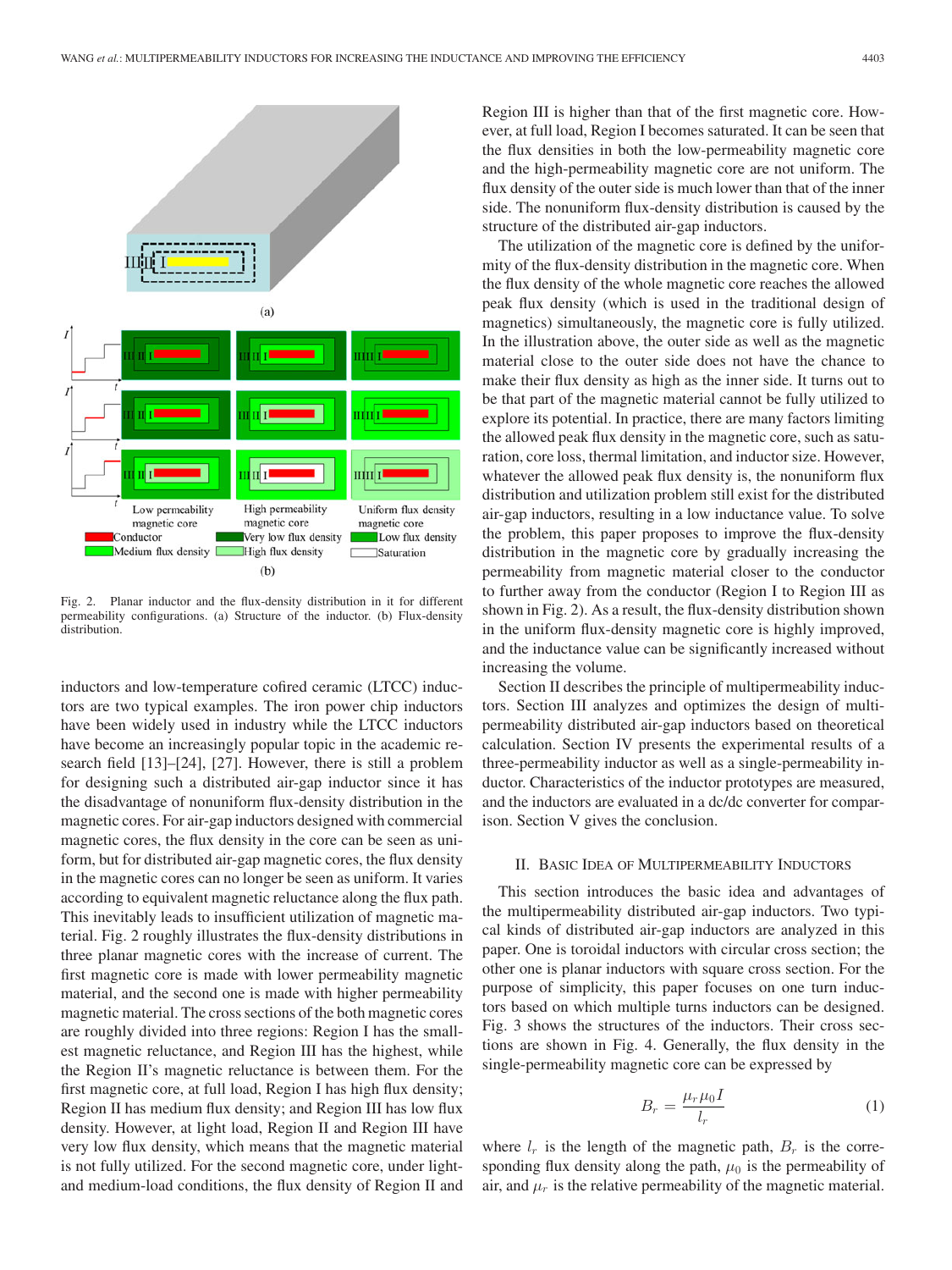

Fig. 3. One turn distributed air-gap inductors. (a) Toroidal inductor. (b) Planar inductor.



Fig. 4. Cross-sectional views of single permeability inductors. (a) Circular. (b) Square.

From the inner side to the outer side of the magnetic core,  $B_r$  gradually decreases as  $l_r$  gradually increases, which causes the nonuniform distribution of flux density. Fig. 5 shows the flux-density distribution of the two magnetic cores under 15 A excitation. The nonuniform flux-density distribution can be clearly observed. The flux density, which is far away from the conductor, is still very low while the flux density close to the



Fig. 5. Flux-density distribution in single-permeability distributed air-gap inductors. (a) Circular  $(R_0 = 1$  mm). (b) Square ( $w = 3$  mm,  $h = 0.2$  mm).

conductor has reached its allowed peak value  $B_{a_{\text{max}}}$ . This means that the magnetic material is not fully utilized, leading to a low inductance value. By increasing the relative permeability of the magnetic material continuously from the inner side to the outer side of the magnetic core according to (2), uniform flux-density distribution can be achieved. The structures of the continuously changing permeability magnetic cores are shown in Fig. 6. Based on this method, the magnetic material can be fully utilized and the inductance value can be increased compared with the single-permeability inductors of the same volume

$$
\mu_r(l_r) = \frac{B_{a\text{-max}}l_r}{\mu_0 I_f}.\tag{2}
$$

The length of the magnetic path for the circular cross section can be expressed by its circumference

$$
l_{r\_circular} = 2\pi r \tag{3}
$$

where  $r$  is the radius of the circular magnetic path.

Since the distributed air-gap inductor in this paper is used to reduce the fringing effect loss caused by ac flux excursion, the inductance value should be calculated by dividing the flux variation with current variation as expressed by

$$
L = \frac{\Delta \varphi}{\Delta I}.
$$
\n(4)

The per unit length (1 m) inductance for a toroidal inductor can thus be expressed by

$$
L_{c\text{-circular}} = \int_{R_I}^{R_E} \frac{\mu_r(l_r)\mu_0}{l_{r\text{-circular}}} dr.
$$
 (5)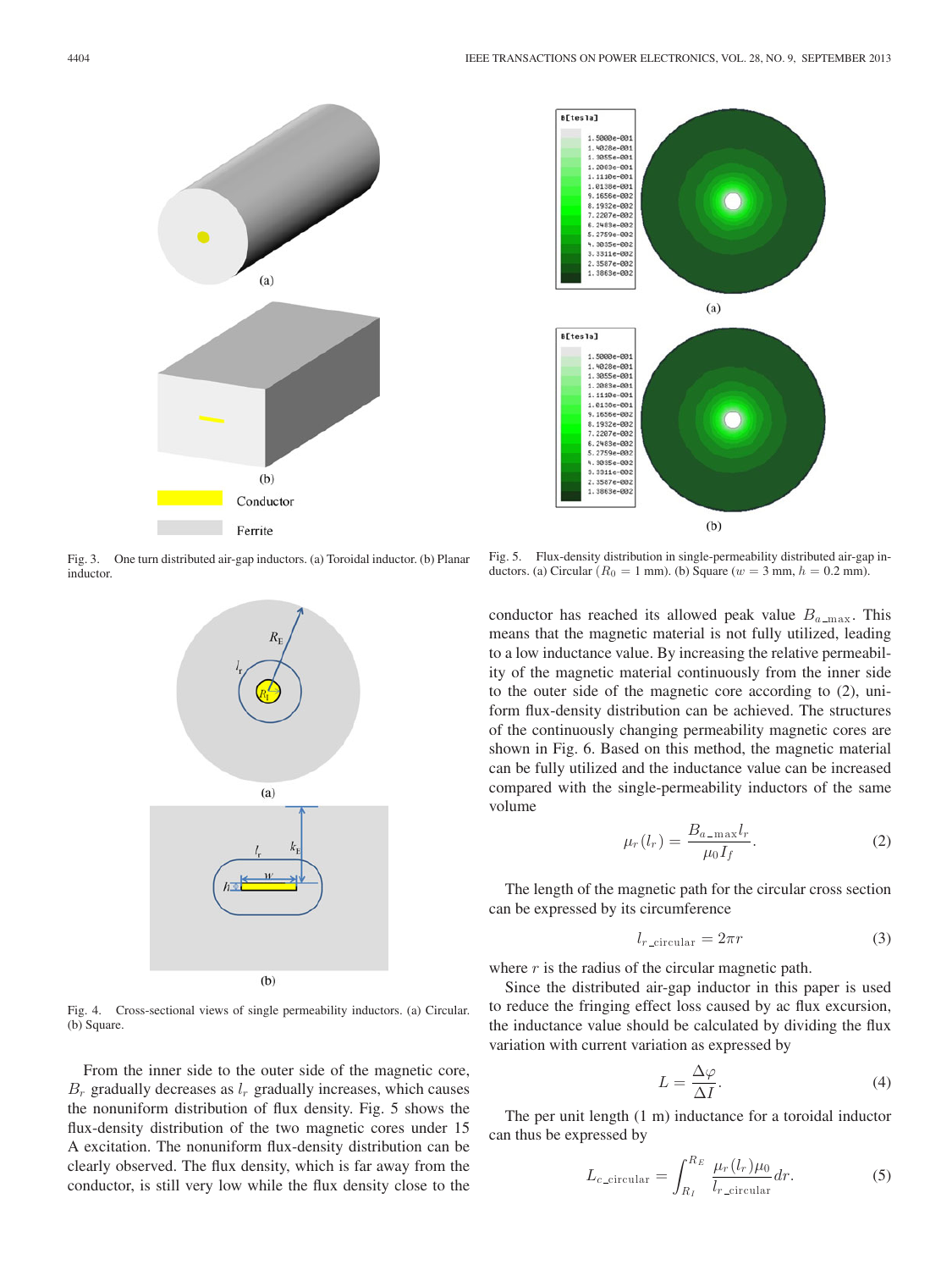

Fig. 6. Continuously changing permeability distribution in distributed air-gap inductors. (a) Circular. (b) Square.

The length of the magnetic path of the planar inductors can be expressed by the rectangle. Its length of the magnetic path can be expressed by

$$
l_{r \text{ square}} = 2(w+h) + 8k. \tag{6}
$$

The per unit length inductance for a planar inductor can be expressed by

$$
L_{c \text{-square}} = \int_0^k \frac{\mu_r(l_r)\mu_0}{l_{r \text{-square}}} dr. \tag{7}
$$

With such a continuously changing permeability distribution, the whole magnetic core can reach the allowed peak flux density simultaneously; thus, the magnetic core is fully utilized. However, it is difficult to fabricate such a continuously changing permeability inductor in practice. Instead, we can divide the region of varying permeability into different small regions, and each small region has a discrete permeability. By doing this, a magnetic core whose permeability discretely changes can be realized. The inductors designed with these types of magnetic cores are named multipermeability inductors. Fig. 7 shows the structures of magnetic cores with  $n$ -layer multipermeability ferrites. Compared with the single-permeability structure, the proposed magnetic cores have discretely increasing permeability with the increase of radius or height. When the flux density in the magnetic core is lower than the allowed peak flux density, the permeability for toroidal and planar inductors can be expressed



Fig. 7. Discrete permeability distribution in distributed air-gap inductors. (a) Circular. (b) Square.

by

$$
\mu_{ri}(r) = \begin{cases}\n\mu_{r1} & R_0 \le R < R_1 \\
\cdots & \cdots \\
\mu_{rn-1} & R_{n-2} < R < R_{n-1} \\
\mu_{rn} & R_{n-1} < R < R_n\n\end{cases} \tag{8}
$$
\n
$$
\mu_{si}(r) = \begin{cases}\n\mu_{s1} & k_0 \le k < k_1 (k_0 = 0) \\
\cdots & \cdots \\
\mu_{sn-1} & k_{n-2} < k < k_{n-1} \\
\mu_{sn} & k_{n-1} < k < k_n.\n\end{cases} \tag{9}
$$

And the per unit length inductance can be expressed by

$$
L_{d\text{-circular}} = \sum_{i=1}^{n} \int_{R_{i-1}}^{R_i} \frac{\mu_{ri}\mu_0}{l_{r\text{-circular}}} dr \tag{10}
$$

$$
L_{d \text{square}} = \sum_{i=1}^{n} \int_{k_{i-1}}^{k_i} \frac{\mu_{\text{si}} \mu_0}{l_{r \text{-}square}} dr. \tag{11}
$$

### III. DESIGN OF MULTIPERMEABILITY INDUCTORS

In this section, four parameters are further analyzed for the optimal design of the toroidal and planar multipermeability inductors. They are the permeability values, the thickness of each permeability layer, the radius or height of the inductors, and the number of permeability layers. For the purpose of quantitative analysis, assumptions about the BH curve have to be made. Fig. 8 shows the assumptive BH curves.

1) To simplify the calculation of inductance, the nonlinear BH curve is approximated by a piecewise linear BH curve. The first segment ends at the allowed peak flux density.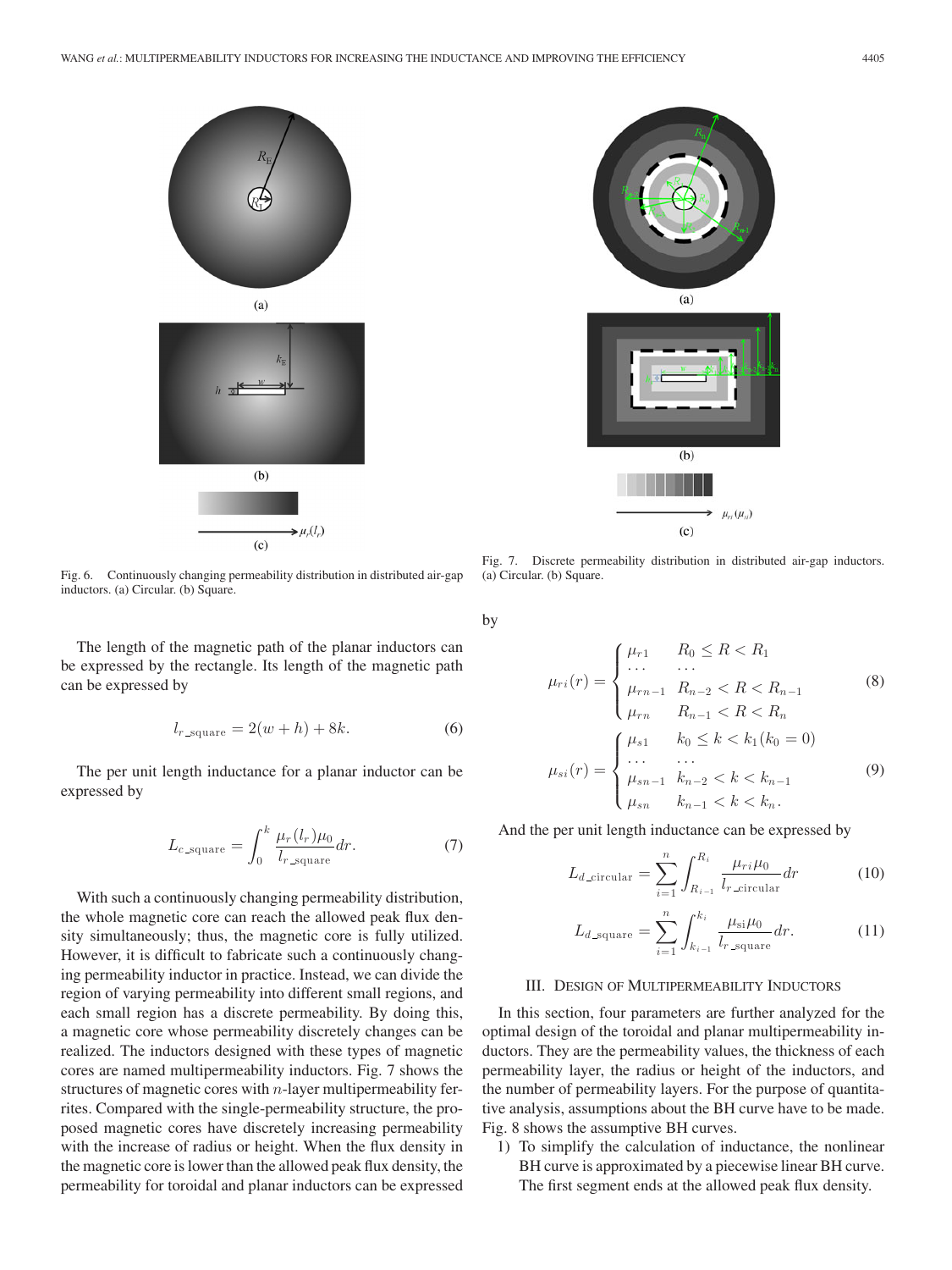

Fig. 8. Idealistic BH curve under the assumptions.



Fig. 9. Two three-permeability inductors and the permeability distributions. (a) Circular. (b) Square.

- 2) The permeability of the following segment is approximately one quarter of the previous segment based on the nonlinear BH curve.
- 3) All the magnetic materials have the same allowed peak flux density even though their saturation flux density maybe different.

#### *A. Permeability Distribution*

Two three-permeability magnetic cores are taken as examples to illustrate the typical permeability distributions in a multipermeability inductor. The magnetic cores and their permeability distributions are shown in Fig. 9. The dashed line shows the permeability versus radius for a continuously changing permeability distribution obtained according to (2). As the flux density in (2) is chosen to be the allowed peak flux density, permeability obtained through (2) should be the permeability defined in (8) and (9). There are three cases for choosing discrete permeability. The first one is that discrete permeability is lower than the continuous permeability in the radius or height range  $R < R_1$  $(k < k_1)$ ; the second case is that discrete permeability is higher than one part of continuous permeability, but lower than the other part in the radius range  $R_1 < R < R_2$  ( $k_1 < k < k_2$ ); the third case is that discrete permeability is completely higher



Fig. 10. Three cases of discrete permeability distributions.

than the continuous permeability in the range  $R_2 < R < R_3$  $(k_2 < k < k_3)$ . For the first case, the inductance contributed by this permeability is lower than the inductance from a continuous permeability distribution, but the permeability will be effective through the whole load range. For the second case, the first part of the magnetic material will have a flux density higher than the allowed peak flux density at full load, and its permeability value then becomes one quarter of the original value. But the flux density of the second part is still lower than the allowed peak flux density, and the permeability, thus, does not change. For the third case, the discrete permeability is completely higher than the continuous permeability; thus, its permeability equals one quarter of the original value, and has less of a contribution for the total inductance at full load. (Flux density reaching the second segment is only analyzed here, but for higher flux density which reaches the higher order segments, the conclusion will be the same.)

An analysis is conducted to show the effect of the three typical permeability distributions to inductance values for a specific magnetic material. Fig. 10 shows the three permeability distributions for the magnetic material between  $R_{i-1}$  ( $k_{i-1}$ ) and  $R_i$  ( $k_i$ ).  $A_0B_0$  is the continuous permeability curve between  $R_{i-1}$  ( $k_{i-1}$ ) and  $R_i$  ( $k_i$ ).  $A_1B_1$  and  $A_3B_3$  show permeability distributions, which are lower and higher than the continuous permeability, respectively.  $A_2B_2$  shows the discrete permeability crossing the continuous permeability curve.

The permeability at  $A_0$  and  $B_0$  can be calculated for both kinds of inductors. Per unit length inductances versus current will be analyzed separately for the three cases.

For circular shape

$$
\mu_r(A_0) = \frac{B_{a_{-} \max} 2\pi R_{i-1}}{\mu_0 I_f} \tag{12}
$$

$$
\mu_r(B_0) = \frac{B_{a_{-} \max} 2\pi R_i}{\mu_0 I_f}.
$$
\n(13)

For square shape

$$
\mu_s(A_0) = \frac{2B_{a\text{-max}}(w + h + 4k_{i-1})}{\mu_0 I_f} \tag{14}
$$

$$
\mu_s(B_0) = \frac{2B_{a\text{-max}}(w + h + 4k_i)}{\mu_0 I_f}.
$$
\n(15)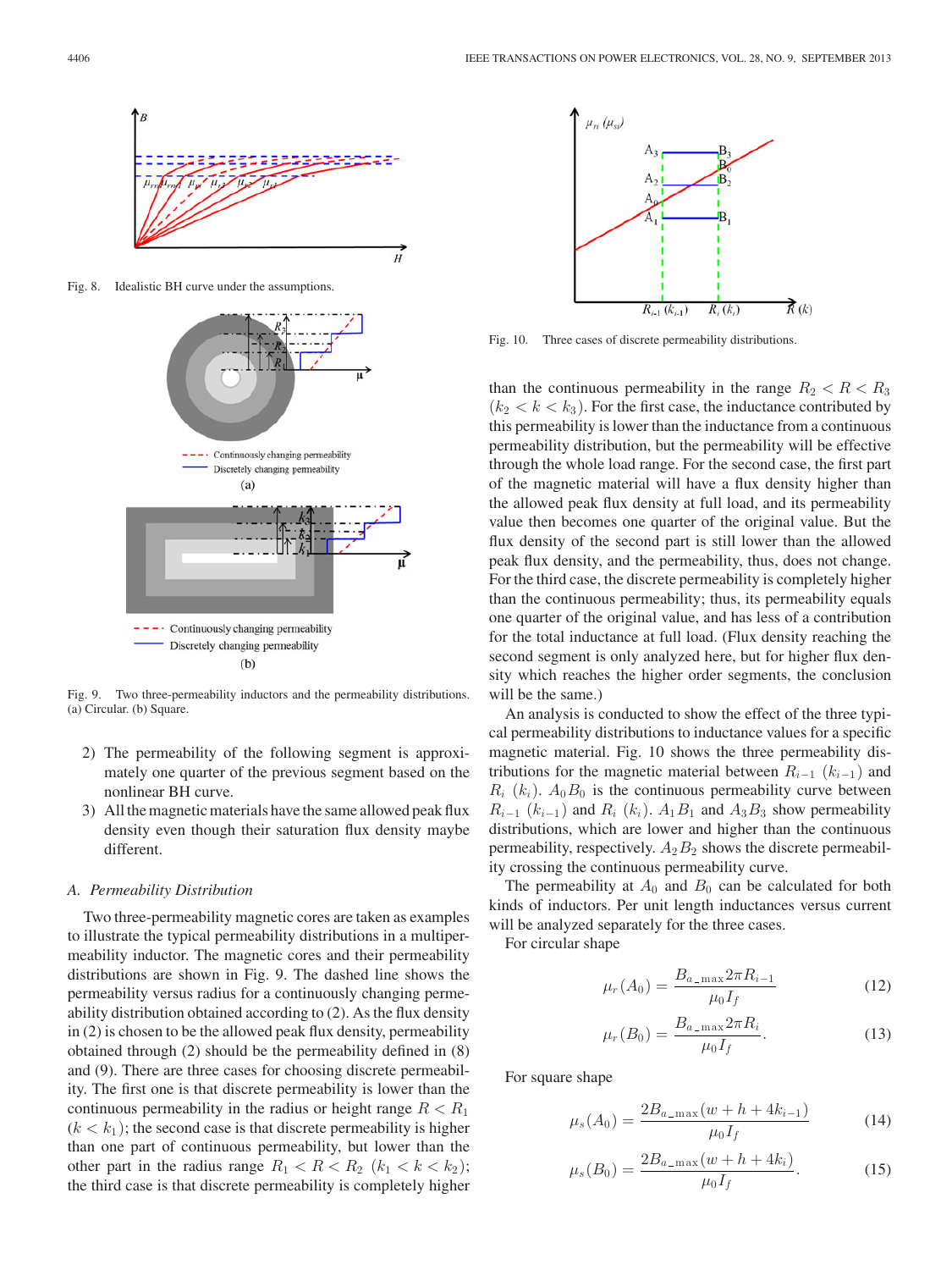*1) First Case*  $(A_1B_1)$ : The permeability at point  $A_1$  is lower than the continuous permeability as shown in  $(16)$  or  $(17)$ ; therefore, the flux density of point  $A_1$  is lower than  $B_{a_{\text{max}}}$  for the whole load range; the inductance of toroidal inductor and the inductance of planar inductor can be easily expressed by (18) and (19), respectively

$$
\mu_r(A_1) < \mu_r(A_0) \tag{16}
$$

$$
\mu_s(A_1) < \mu_s(A_0) \tag{17}
$$

$$
L_{d\text{-circular-}A_1B_1} = \frac{\mu_r(A_1)\mu_0}{2\pi} \ln\left(\frac{R_i}{R_{i-1}}\right) \tag{18}
$$

$$
L_{d \text{square} A_1 B_1} = \frac{\mu_s(A_1)\mu_0}{8} \ln\left(\frac{w + h + 4k_i}{w + h + 4k_{i-1}}\right). \tag{19}
$$

*2) Second Case*  $(A_2B_2)$ : The permeability at point  $A_2$  is higher than that at point  $A_0$  while the permeability at point  $B_2$ is still lower than that at point  $B_0$  as shown in (20) and (21). This means that the flux density does not surpass the allowed peak flux density when (22) and (23) are satisfied, and the inductance of a toroidal inductor and the inductance of a planar inductor can be expressed by (24) and (25), respectively. However, when the current further increases, (26) and (27) become satisfied, and the flux density begins to surpass the allowed flux density from  $R_{i-1}$  ( $k_{i-1}$ ); the inductances then can be expressed by (28) and (29), respectively

$$
\mu_r(A_0) < \mu_r(A_2) < \mu_r(B_0) \tag{20}
$$

$$
\mu_s(A_0) < \mu_s(A_2) < \mu_s(B_0) \tag{21}
$$

$$
I < \frac{\mu_r(A_0)}{\mu_r(A_2)} I_f \tag{22}
$$

$$
I < \frac{\mu_s(A_0)}{\mu_s(A_2)} I_f \tag{23}
$$

$$
L_{d\text{-circular-}A_2B_2} = \frac{\mu_r(A_2)\mu_0}{2\pi} \ln\left(\frac{R_i}{R_{i-1}}\right) \tag{24}
$$

$$
L_{d \text{square} \_A_2 B_2} = \frac{\mu_s(A_2)\mu_0}{8} \ln\left(\frac{w + h + 4k_i}{w + h + 4k_{i-1}}\right) \tag{25}
$$

$$
\frac{\mu_r(A_0)}{\mu_r(A_2)} I_f \le I \le I_f \tag{26}
$$

$$
\frac{\mu_s(A_0)}{\mu_s(A_2)} I_f \le I \le I_f \tag{27}
$$

$$
L_{d\text{-circular-}A_2B_2} = \frac{\mu_r(A_2)\mu_0}{8\pi} \times \ln\left(\frac{R_{i-1} + \frac{\mu_r(A_2)I - \mu_r(A_0)I_f}{(\mu_r(B_0) - \mu_r(A_0))I_f}(R_i - R_{i-1})}{R_{i-1}}\right) + \frac{\mu_r(A_2)\mu_0}{2\pi}
$$

$$
\times \ln\left(\frac{R_i}{R_{i-1} + \frac{\mu_r(A_2)I - \mu_r(A_0)I_f}{(\mu_r(B_0) - \mu_r(A_0))I_f}(R_i - R_{i-1})}\right) \tag{28}
$$

$$
L_{d \text{square} \_A_2 B_2} = \frac{\mu_s(A_2)\mu_0}{32}
$$
  
 
$$
\times \ln\left(\frac{w + h + 4k_{i-1} + \frac{\mu_s(A_2)I - \mu_s(A_0)I_f}{(\mu_s(B_0) - \mu_s(A_0))I_f}(k_i - k_{i-1})}{w + h + 4k_i}\right)
$$
  
 
$$
+ \frac{\mu_s(A_2)\mu_0}{8}
$$
  
 
$$
\times \ln\left(\frac{w + h + 4k_i}{w + h + 4k_{i-1} + \frac{\mu_s(A_2)I - \mu_s(A_0)I_f}{(\mu_s(B_0) - \mu_s(A_0))I_f}(k_i - k_{i-1})}\right).
$$
(29)

*3) Third Case*  $(A_3B_3)$ : The permeability at point  $A_3$  is higher than that at point  $B_0$  as shown in (30) and (31). Therefore, the inductance calculation can be divided into three stages as the current gradually increases. When (32) and (33) are satisfied, the inductance of the toroidal inductor and the inductance of the planar inductor can be expressed by (34) and (35), which are actually the same with the first case except that the permeability is higher. As the current further increases and (36) and (37) become satisfied, the flux density begins to surpass the allowed peak flux density  $B_{a_{\text{max}}}$  from  $R_{i-1}$  ( $k_{i-1}$ ), and the inductances can be expressed by (38) and (39), which are the same with the second stage of the second case except for the permeability. When the current reaches as high as expressed in (40) and (41), the flux density of magnetic core completely enters into the second segment, and then the inductance can be expressed by (42) and (43) respectively

$$
\mu_r(A_3) > \mu_r(B_0) \tag{30}
$$

$$
\mu_s(A_3) > \mu_s(B_0) \tag{31}
$$

$$
I < \frac{\mu_r(A_0)}{\mu_r(A_3)} I_f \tag{32}
$$

$$
(33)
$$
  $I < \frac{\mu_s(A_0)}{\mu_s(A_3)} I_f$ 

$$
L_{d\text{-circular-}A_3B_3} = \frac{\mu_r(A_3)\mu_0}{2\pi} \ln\left(\frac{R_i}{R_{i-1}}\right) \tag{34}
$$

$$
L_{d \text{square} A_3 B_3} = \frac{\mu_s(A_3)\mu_0}{8} \ln\left(\frac{w + h + 4k_i}{w + h + 4k_{i-1}}\right) \tag{35}
$$

$$
\frac{\mu_r(A_0)}{\mu_r(A_3)} I_f \le I \le \frac{\mu_r(B_0)}{\mu_r(A_3)} I_f \tag{36}
$$

$$
\frac{\mu_s(A_0)}{\mu_s(A_3)} I_f \le I \le \frac{\mu_s(B_0)}{\mu_s(A_3)} I_f \tag{37}
$$

$$
L_{d\text{-circular-}A_3B_3} = \frac{\mu_r(A_3)\mu_0}{8\pi}
$$
  
 
$$
\times \ln\left(\frac{R_{i-1} + \frac{\mu_r(A_3)I - \mu_r(A_0)I_f}{(\mu_r(B_0) - \mu_r(A_0))I_f}(R_i - R_{i-1})}{R_{i-1}}\right) + \frac{\mu_r(A_3)\mu_0}{2\pi}
$$
  
 
$$
\times \ln\left(\frac{R_i}{R_{i-1} + \frac{\mu_r(A_3)I - \mu_r(A_0)I_f}{(\mu_r(B_0) - \mu_r(A_0))I_f}(R_i - R_{i-1})}\right) \tag{38}
$$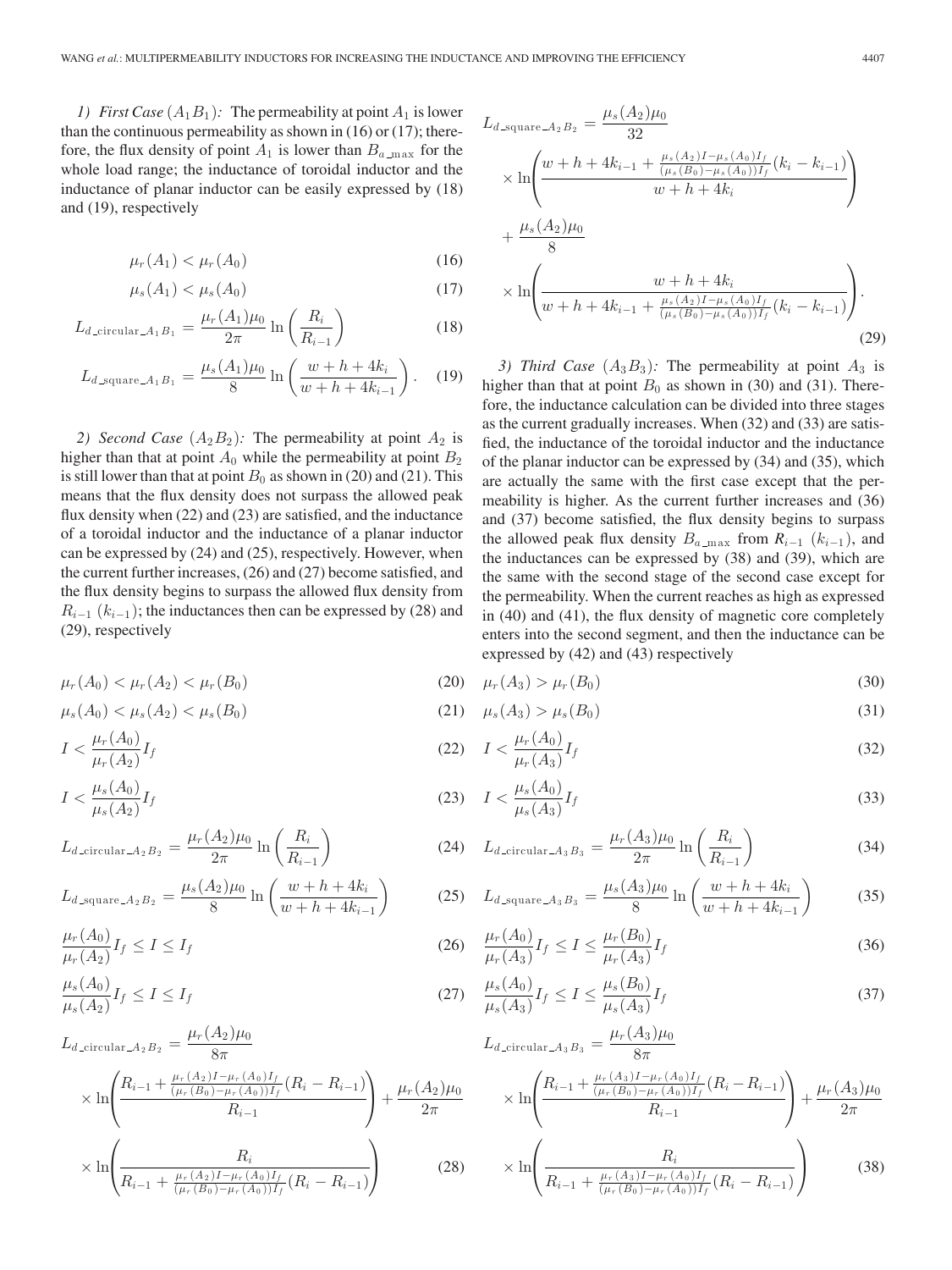$$
L_{d \text{square} \_A g} = \frac{\mu_s(A_3)\mu_0}{32}
$$
\n
$$
\times \ln\left(\frac{w+h+4(k_{i-1}+\frac{\mu_s(A_3)I-\mu_s(A_0)I_f}{(\mu_s(B_0)-\mu_s(A_0))I_f}(k_i-k_{i-1}))}{w+h+4k_{i-1}}\right)
$$
\n
$$
+\frac{\mu_s(A_3)\mu_0}{8}
$$
\n
$$
\times \ln\left(\frac{w+h+4k_i}{w+h+4(k_{i-1}+\frac{\mu_s(A_3)I-\mu_s(A_0)I_f}{(\mu_s(B_0)-\mu_s(A_0))I_f}(k_i-k_{i-1}))}\right)
$$
\n(39)

$$
I > \frac{\mu_r(B_0)}{\mu_r(A_3)} I_f \tag{40}
$$

$$
I > \frac{\mu_s(B_0)}{\mu_s(A_3)} I_f \tag{41}
$$

$$
L_{d\text{-circular-}A_3B_3} = \frac{\mu_r(A_3)\mu_0}{8\pi} \ln\left(\frac{R_i}{R_{i-1}}\right) \tag{42}
$$

$$
L_{d \text{square} A_3 B_3} = \frac{\mu_r(A_3)\mu_0}{32} \ln\left(\frac{w+h+4k_i}{w+h+4k_{i-1}}\right). \tag{43}
$$

Based on the aforementioned analysis, the inductances versus the current for the three cases are illustrated in Fig. 11. For case 1, the inductances keep constant for the whole load range, but they have the lowest inductance at light load. For cases 2 and 3, the permeability is higher; thus, the inductances at light load are higher, but they have inductance drops near the full load, showing great nonlinearity. The nonlinear inductance makes the response to voltage drops and current transients also have great nonlinearity, which can create difficulties with designing circuits and problems with possible feedback. For this reason, the permeability at  $R_{i-1}$  ( $k_{i-1}$ ) should not be higher than the continuous permeability at Point  $A_0$ , which is  $\mu_r(A_0)$ or  $\mu_s(A_0)$  to ensure that there is no inductance nonlinearity. However, the magnetic material still cannot be utilized fully if the permeability is lower than  $\mu_r(A_0)$  or  $\mu_s(A_0)$  as in the first case. Therefore, to increase the inductance as much as possible, the highest permeability for the magnetic material between  $R_{i-1}$   $(k_{i-1})$  and  $R_i$   $(k_i)$  is  $\mu_r(A_0)$   $(\mu_s(A_0))$ .

### *B. Radius or Height of an Inductor With Constant Permeability Layer Thickness*

As analyzed previously, discrete permeability should equal to the continuous permeability at  $R_{i-1}$  ( $k_{i-1}$ ) so that each ferrite layer can be fully utilized. The next question is how to design the thickness for each layer to maximize the total inductance if the total number of layers and the total thickness of the magnetic core have been given. Based on comprehensive analytical calculations, as shown in Fig. 12, it turns out that an even permeability discretization and an equal thickness for all the permeability layers are very close to the optimum solution. This section further discusses the advantage of the inductance value increase effect of the multipermeability inductor compared with the low single-permeability structure under the condition that



Fig. 11. Per unit length inductance versus current for different permeability configurations. (a) Circular. (b) Square.

they have the same size (it can also be seen that the multipermeability inductor has a smaller size under the condition that they have the same inductance). Fig. 13 shows the per unit length inductance of the two kinds of inductors versus the inductor radius and height when the thickness of each permeability layer is the same. The inductance of the multipermeability inductor increases proportionally to the total radius or height while the inductance increase of a single- permeability inductor becomes smaller and smaller as the radius or height increases. It is obvious that for a multipermeability inductor, the larger the radius or height, the more significant the increase of inductance increase. The inductance densities (obtained by dividing the inductance with inductor volume) of the same volume magnetic cores with the three kinds of permeability configurations are illustrated in Fig. 14. It can be observed that although the inductance of the multipermeability inductor is a little bit less than that of the continuously changing permeability inductor, it is much higher than that of the single-permeability inductor. A simulation is also set up to show the flux-density distribution of multipermeability inductors. The results are shown in Fig. 15. Compared with the single-permeability magnetic cores in Fig. 5, the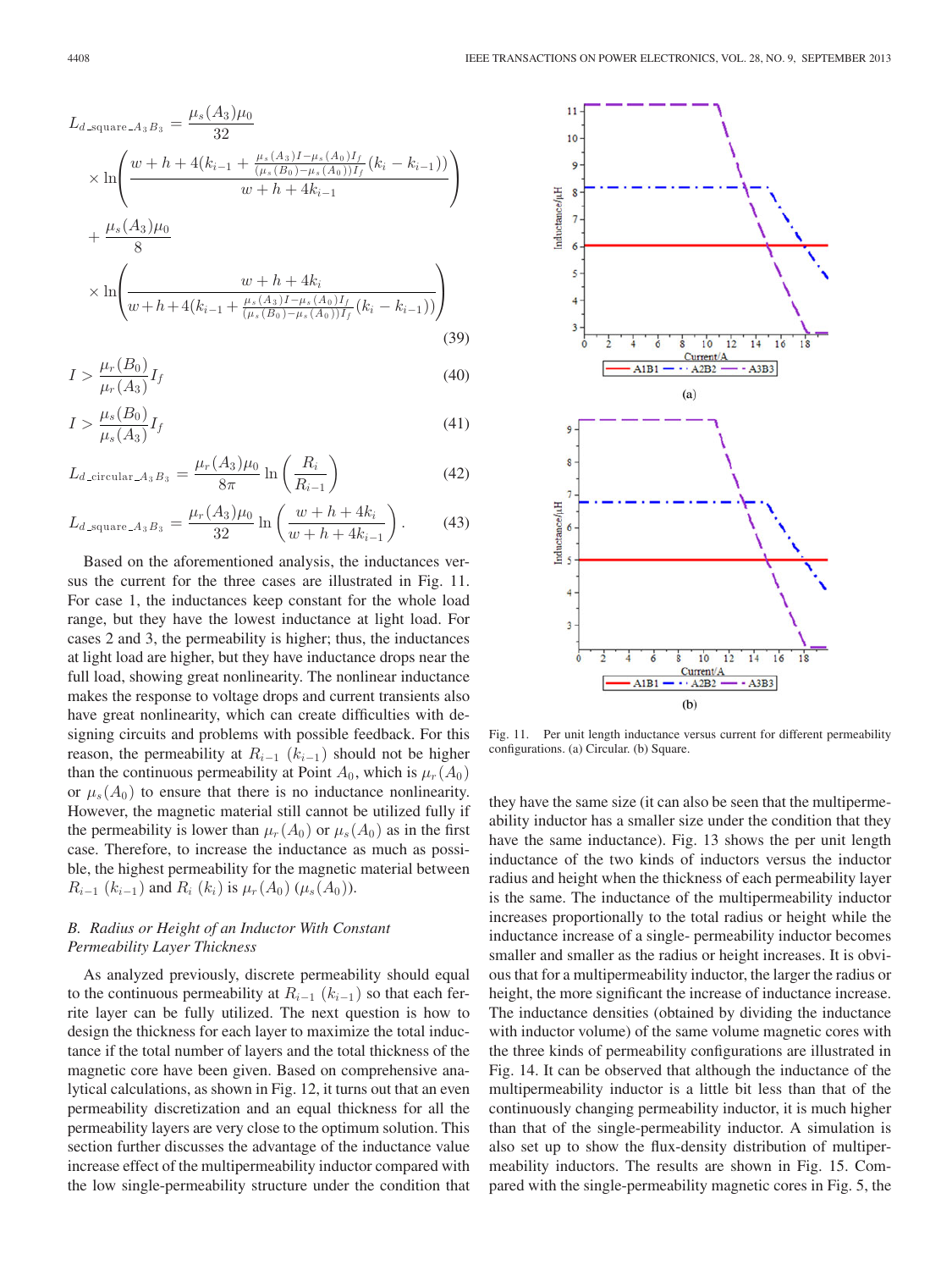

Fig. 12. Permeability versus radius or height. (a) Circular ( $R_0 = 1$  mm). (b) Square ( $w = 3$  mm,  $h = 0.2$  mm).

multipermeability magnetic cores have much more uniform high-flux distribution, which allows the whole cores to be fully utilized.

## *C. Number of Permeability Layers of an Inductor With a Constant Radius or Height*

Another factor that influences the inductance value is the number of permeability layers in the magnetic core. A multipermeability structure is essentially an intermediate state between a single-permeability structure and a continuously changing permeability structure, which can be seen as a multipermeability structure with an infinite number of permeabilities. To illustrate the impact of the number of permeability layers on inductance, a calculation is made in this section to show the inductance value versus the number of permeability layers. Fig. 16 shows the discrete inductance values with the number of permeability layers. As the number of permeability layers gradually increases from 1 to 50, the inductance for the toroidal inductor increases from 39 to 59  $\mu$ H (for square cross section, the inductance increases from 26 to 70  $\mu$ H). And the inductances become closer and closer to the inductances of the inductors formed with contin-



Fig. 13. Per unit length inductance versus radius or height. (a) Circular ( $R_0 =$ 1 mm). (b) Square ( $w = 3$  mm,  $h = 0.2$  mm).

uously changing permeability magnetic cores. Considering the inductance value gain and complexity of the manufacturing process, it is suggested that three to ten layers are used for general design.

#### IV. PROTOTYPE FABRICATION AND EXPERIMENT

To identify the inductance increasing effect of the multipermeability inductors, a three-permeability inductor is fabricated in this section. For the purpose of comparison, a singlepermeability inductor is also fabricated. The two inductors have the same volume, which is  $2.47 \text{ cm}^3$  and the same length, which is 3 cm. Their pictures are shown in Fig. 17. The cross-sectional views are shown in Fig. 18. The windings for both singlepermeability and three-permeability inductors are copper wires with 1-mm radius. Three kinds of the ferrite sheets are selected to make the magnetic cores. They are C350 from Epcos, and IRJ04 and IRJ09 from TDK. They have a relative permeability of 9, 40, and 100, respectively. The three-permeability inductor is designed by using C305 as the inner layer, IRJ04 as the middle layer, and IRJ09 as the outer layer. Due to the lack of available magnetic sheets with the desired permeability, the thickness for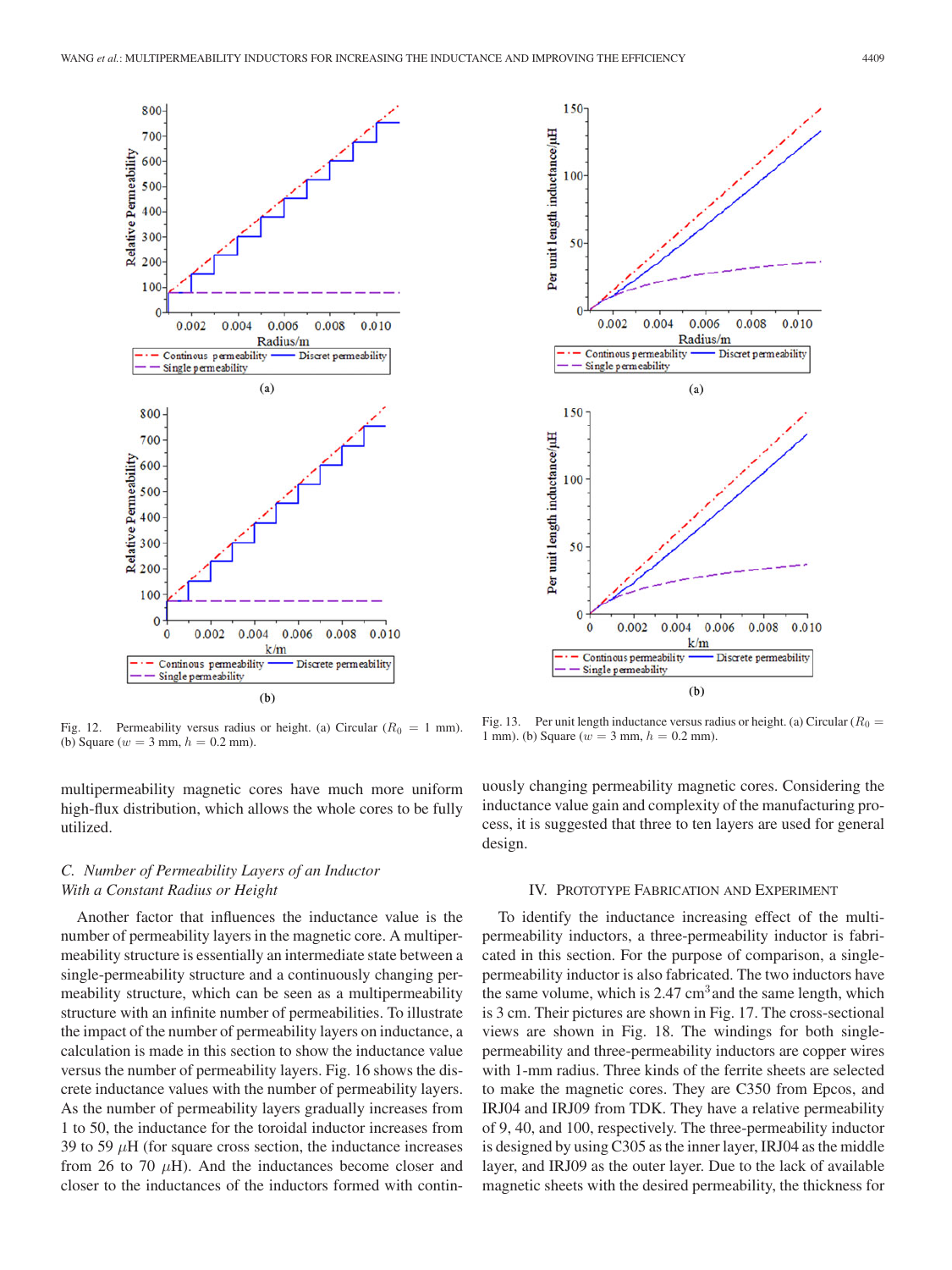

Fig. 14. Inductance density versus radius or height. (a) Circular ( $R_0 = 1$  mm). (b) Square ( $w = 3$  mm,  $h = 0.2$  mm).



Fig. 15. Flux-density distribution of multipermeability inductors. (a) Circular  $(R_0 = 1$  mm). (b) Square ( $w = 3$  mm,  $h = 0.2$  mm).



Fig. 16. Inductance values versus number of permeability. (a) Circular ( $R_0 =$ 1 mm,  $R_n = 5$  mm). (b) Square ( $w = 3$  mm,  $h = 0.1$  mm,  $k_1 = 0.2$  mm,  $k_n = 1$ 5 mm).



Fig. 17. Pictures of the inductor prototypes.



Fig. 18. Cross-sectional views of the single-permeability inductor and threepermeability inductor.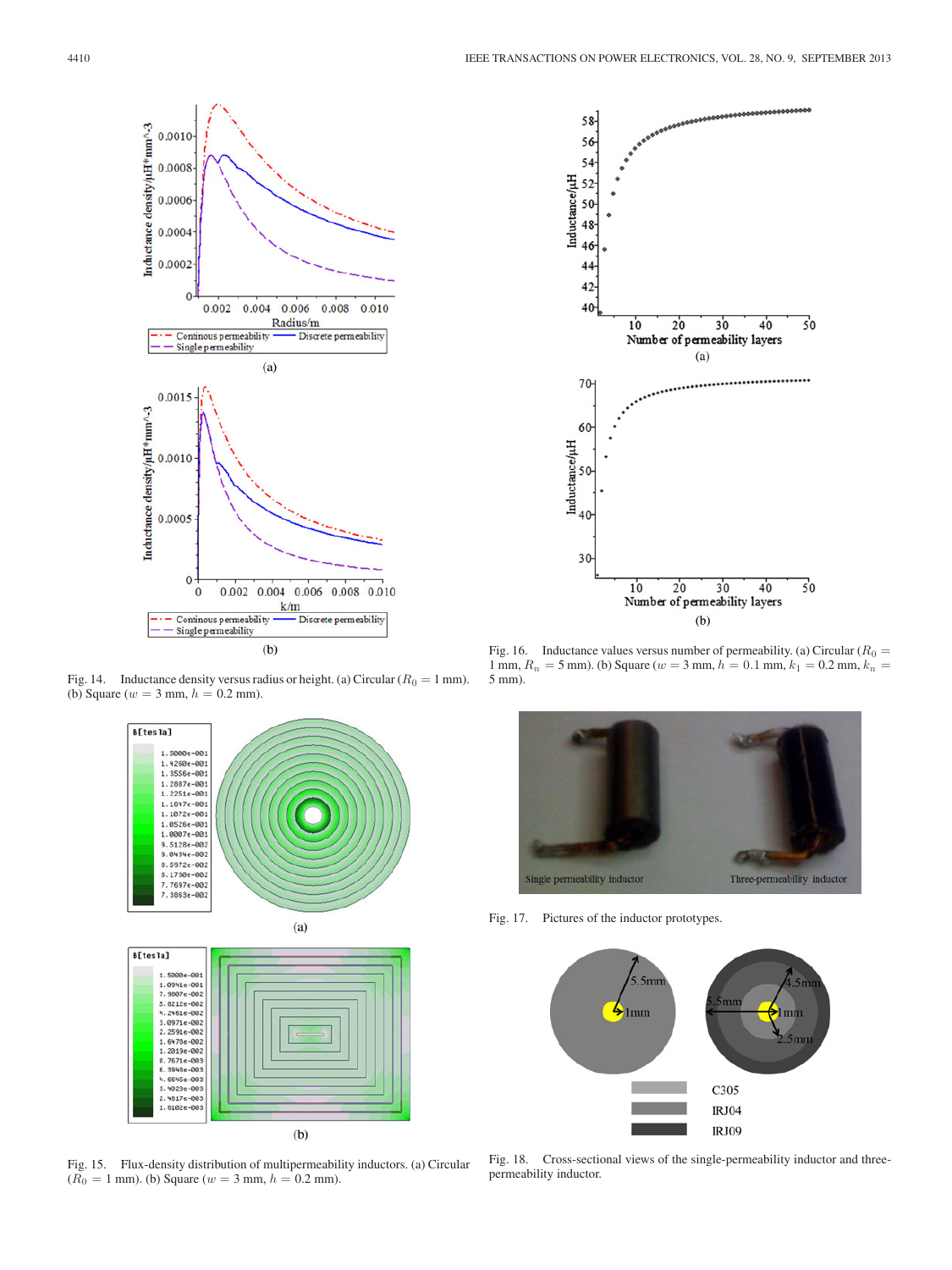

Fig. 19. Inductance versus current.

each kind of permeability cannot be designed to be the same. To ensure that the winding resistance is low enough, the radius of the conductor is selected to be 1 mm, and the inner radius of the first magnetic layer is, thus, 1 mm. The inner radii of the other two magnetic layers are determined by

$$
R_{\rm in} = \frac{\mu_r \mu_0 I_f}{2\pi B_{a_{\rm -max}}} \tag{44}
$$

where  $B_{a_{\text{max}}}$  is the allowed peak flux density of magnetic material;  $I_f$  is the full-load capability; and  $\mu_r$  is the relative permeability. The radius of the outer layer is 5.5 mm, which is actually determined by the whole inductor volume. Based on previous calculated radius values, the thickness of each magnetic layer could be easily obtained; they are 1.5, 2, and 1 mm, respectively.

A 1 MHz 5-V input 3-V output buck converter is constructed to test the two inductor prototypes. The two inductors are applied in the converter to obtain their inductances versus current curve by measuring the peak–peak current ripple. The results are shown in Fig. 19. The single-permeability inductor has a nearly constant inductance for the whole load range, which is 100 nH. For the three-permeability inductor, the light-load inductance is 280 nH, which is almost three times the single-permeability inductor, but it gradually drops to 200 nH due to the nonlinear characteristic of the BH curve. Finite element analysis (FEA) software is used to simulate the winding loss with the purpose of evaluating the loss of the two inductor prototypes in the converter. The result is shown in Fig. 20. Benefiting from its higher inductance value and lower current ripple, the threepermeability inductor has about 20 mW lower winding loss than the single-permeability inductor does although the winding losses of both inductors are not more than 90 mW (the loss on the connection between inductor and the PCB board is not taken into account). For the lack of the Steinmetz parameters of the magnetic materials, the core loss of the two inductors cannot be obtained by simulation. However, their thermal pictures under the same operating condition are taken to compare the core loss indirectly. Fig. 21 shows the thermal pictures of the two inductors. It can be observed that the three-permeability inductor has nearly the same temperature as the single-permeability inductor, which means that the core loss is at least not significantly increased by adding higher permeability magnetic materials. The efficiencies of the converter with the two inductors are also



Fig. 20. Winding loss of the single-permeability inductor and the threepermeability inductor.



Fig. 21. Thermal pictures of the inductors in the tested dc/dc converter. (a) Single permeability inductor. (b) Three-permeability inductor.



Fig. 22. Efficiency versus current.

tested to show the effect of efficiency improvement of multipermeability inductors for its higher inductance leading to lower current ripple. The results are shown in Fig. 22. The efficiency of the converter with the three-permeability inductor is about 4% higher than that of the single- permeability inductor, which means that the multipermeability inductor can help to improve the efficiency of the converters due to the inductance increase.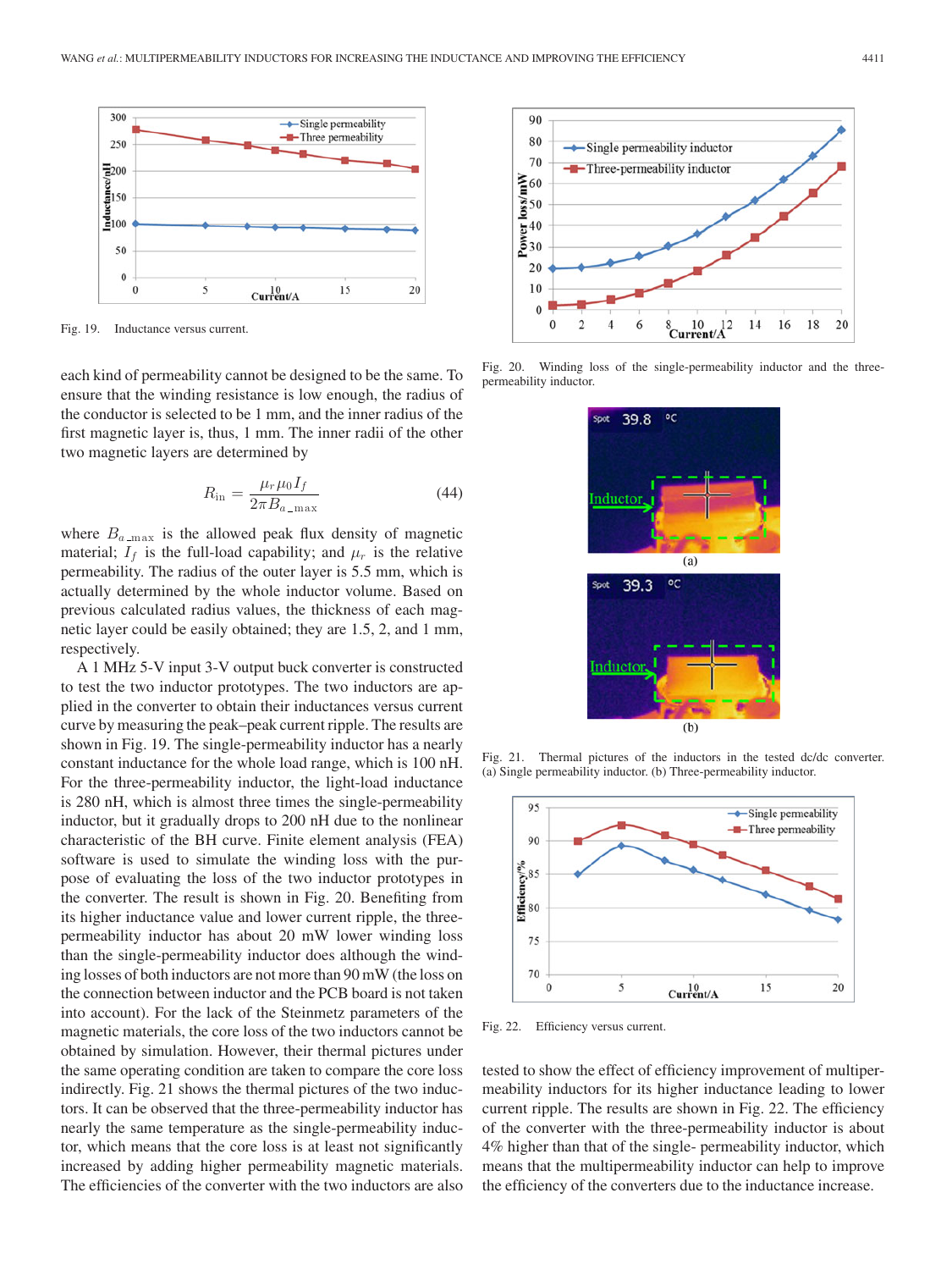#### V. CONCLUSION

This paper proposed a multipermeability inductor structure to improve nonuniformly distributed flux density of distributed air-gap inductors. Analysis shows that the inductance value can be significantly increased based on this structure. The permeability values, the radius and height of the inductor, and the number of permeability layers are analyzed to optimize the design of a multipermeability inductor. The most effective permeability for each layer of ferrites is to make them equal to the corresponding continuous permeability at the inner radius or height. If the thickness of each layer is constant, then the inductance can be significantly increased when the number of permeability layers as well as the inductor radius or thickness is increased. Increasing the number of discrete permeability layers can also increase the inductance value when the inductor radius or height is constant, but the effect is less and less significant as the number of discrete permeability layers becomes larger. To identify the inductance increase effect, a three-permeability inductor and a single-permeability inductor of the same volume are made for comparison. The single-permeability inductor has a nearly constant inductance of 100 nH for the whole load range while the three-permeability inductor has a 280 nH inductance at light load and a 200 nH inductance at full load. Compared with the single-permeability inductor, the three-permeability inductor can improve the efficiency of a dc/dc converter by 4%.

#### **REFERENCES**

- [1] K. D. T. Ngo and M. H. Kuo, "Effects of air gaps on winding loss in highfrequency planar magnetics," in *Proc. IEEE Power Electron. Spec. Conf.*, 1988, vol. 2, pp. 1112–1119.
- [2] W. M. Chew, P. D. Evans, and W. J. Heffernan, "High frequency inductor design concepts," in *Proc. IEEE Power Electron. Spec. Conf.*, 1991, pp. 673–678.
- [3] L. Daniel, C. R. Sullivan, and S. R. Sanders, "Design of microfabricated inductors," *IEEE Trans. Power Electron.*, vol. 14, no. 4, pp. 709–723, Jul. 1999.
- [4] H. Jiankun and C. R. Sullivan, "AC resistance of planar power inductors and the quasidistributed gap technique," *IEEE Trans. Power Electron.*, vol. 16, no. 4, pp. 558–567, Jul. 2001.
- [5] J. Wang, X. Yang, H. Niu, Z. Wang, and J. Liu, "PCB integrated transformer composed with ferrite mosaics for LLC resonant converter," in *Proc. IEEE Energy Convers. Congr. Expo.*, 2009, pp. 1032–1038.
- [6] Q. Li, M. Lim, J. Sun, A. Ball, Y. Ying, F. C. Lee, and K. D. T. Ngo, "Technology road map for high frequency integrated DC-DC converter," in *Proc. IEEE Appl. Power Electron. Conf.*, 2010, pp. 533–539.
- [7] S. Iyengar, T. M. Liakopoulos, and C. H. Ahn, "A DC/DC boost converter toward fully on-chip integration using new micromachined planar inductors," in *Proc. Power Electron. Spec. Conf.*, 1999, pp. 72–76.
- [8] Y. Katayama, S. Sugahara, H. Nakazawa, and M. Edo, "High-powerdensity MHz-Switcing monolithic DC-DC converter with thin-film inductor," in *Proc. Power Electron. Spec. Conf.*, 2000, pp. 1485–1490.
- [9] P. Dhagat, S. Prabhakaran, and C. R. Sullivan, "Comparison of magnetic materials for V-groove inductors in optimized high-frequency DC-DC converters," *IEEE Trans. Magn.*, vol. 40, no. 4, pp. 2008–2010, Jul. 2004.
- [10] C. R. Sullivan and S. R. Sanders, "Design of microfabricated transformers and inductors for high-frequency power conversion," *IEEE Trans. Power Electron.*, vol. 11, no. 2, pp. 228–238, Mar. 1996.
- [11] E. Waffenschmidt, B. Ackermann, and J. A. Ferreira, "Design method and material technologies for passives in printed circuit board embedded circuits," *IEEE Trans. Power Electron.*, vol. 20, no. 3, pp. 576–584, May 2005.
- [12] M. Ludwig, M. Duffy, T. O'Donnell, P. McCloskey, and S. C. Ó Mathùna, "PCB Integrated inductors for low power DC/DC converter," *IEEE Trans. Power Electron.*, vol. 18, no. 4, pp. 937–945, Jul. 2003.
- [13] C.-Y. Kim, H.-J. Kim, and J.-R. Kim, "An integrated LTCC inductor," *IEEE Trans. Magn.*, vol. 41, no. 14, pp. 3556–3558, Oct. 2005.
- [14] H.-J. Kim, Y.-J. Kim, and J.-R. Kim, "An integrated LTCC inductor embedding NiZn ferrite," *IEEE Trans. Magn.*, vol. 42, no. 10, pp. 2840–2842, Oct. 2006.
- [15] M. H. Lim, J. D. van Wyk, and Z. Liang, "Effect of geometry variation of LTCC distributed air-gap filter inductor on light load efficiency of DC-DC converters," in *Proc. IEEE Ind. Appl. Conf.*, 2006, pp. 1884–1890.
- [16] M. H. Lim, Z. Liang, and J. D. van Wyk, "Low profile integratable inductor fabricated based on LTCC technology for microprocessor power delivery applications," *IEEE Trans. Compon. Packag. Technol.*, vol. 30, no. 1, pp. 170–177, Mar. 2007.
- [17] M. H. Lim, J. D. van Wyk, F. C. Lee, and K. D. T. Ngo, "A class of ceramic-based chip inductors for hybrid integration in power supplies," *IEEE Trans. Power Electron.*, vol. 23, no. 3, pp. 1556–1564, May 2008.
- [18] M. H. Lim, J. D. van Wyk, and F. C. Lee, "Hybrid integration of a lowvoltage, high-current power supply buck converter with an LTCC substrate inductor," *IEEE Trans. Power Electron.*, vol. 25, no. 9, pp. 2287–2298, Sep. 2010.
- [19] Q. Li, Y. Dong, and F. C. Lee, "High density low profile coupled inductor design for integrated Point-of-Load converter," in *Proc. IEEE Appl. Power Electron. Conf.*, 2010, pp. 79–85.
- [20] M. Mu, Y. Su, Q. Li, and F. C. Lee, "Magnetic characterization of low temperature co-fired ceramic (LTCC) ferrite materials for high frequency power converters," in *Proc. IEEE Energy Convers. Congr. Expo.*, 2011, pp. 2133–2138.
- [21] L. Wang, Y. Pei, X. Yang, X. Cui, and Z. Wang, "Three-dimensional integration of high frequency DC/DC converters based on LTCC technology," in *Proc. IEEE Power Electron. and Motion Control Conf.*, 2009, pp. 745–748.
- [22] L. Wang, Y. Pei, X. Yang, and Z. Wang, "Design of ultrathin LTCC coupled inductors for compact DC/DC converters," *IEEE Trans. Power Electron.*, vol. 26, no. 9, pp. 2528–2541, Sep. 2011.
- [23] L. Wang, Y. Pei, X. Yang, X. Cui, Z. Wang, and G. Zhao, "Design of multi-turn LTCC inductors for high frequency DC/DC converters," in *Proc. IEEE Appl. Power Electron. Conf.*, 2010, pp. 1610–1615.
- [24] L. Wang, Y. Pei, X. Yang, Q. Yang, and Z. Wang, "Improving light and intermediate load efficiencies of buck converters with planar nonlinear inductors and variable on time control," *IEEE Trans. Power Electron.*, vol. 27, no. 1, pp. 342–353, Jan. 2012.
- [25] M. Wang, J. Li, K. D. T. Ngo, and H. Xie, "A surface-mountable microfabricated power inductor in silicon for ultracompact power supplies,' *IEEE Trans. Power Electron.*, vol. 26, no. 5, pp. 1310–1315, May 2011.
- [26] J. Lee, Y.-K. Hong, S. Bae, J. Jalli, J. Park, G. S. Abo, G. W. Donohoe, and B.-C. Choi, "Integrated ferrite film inductor for power system-on-chip (PowerSoC) smart phone applications," *IEEE Trans. Magn.*, vol. 47, no. 2, pp. 304–307, Feb. 2011.
- [27] Q. Li, Y. Dong, F. C. Lee, and D. Gilham, "High-Density low-profile coupled inductor design for integrated point-of-load converters," *IEEE Trans. Power Electron.*, vol. 28, no. 1, pp. 547–554, Jan. 2013.
- [28] J. Qiu and C. R. Sullivan, "Inductor design for VHF tapped-inductor dc-dc power converters," in *Proc. IEEE Ind. Appl. Conf., 2012*, Mar. 6–11, 2011, pp. 142–149.
- [29] C. O. Mathùna, N. Wang, S. Kulkarni, and S. Roy, "Review of integrated magnetics for power supply on chip (PwrSoC)," *IEEE Trans. Power Electron.*, vol. 27, no. 11, pp. 4799–4816, Nov. 2012.



**Laili Wang** (S'08–M'12) was born in Shaanxi, China, in 1982. He received the B.S., M.S., and Ph.D. degrees in electrical engineering from Xi'an Jiaotong University, Xi'an, China, in 2004, 2007, and 2011, respectively.

Since 2011, he has been a Postdoctoral Research Fellow in the Department of Electrical Engineering, Queen's University, Kingston, ON, Canada. His research interests include package and integration of passive devices in high-frequency high-power density dc/dc converters.